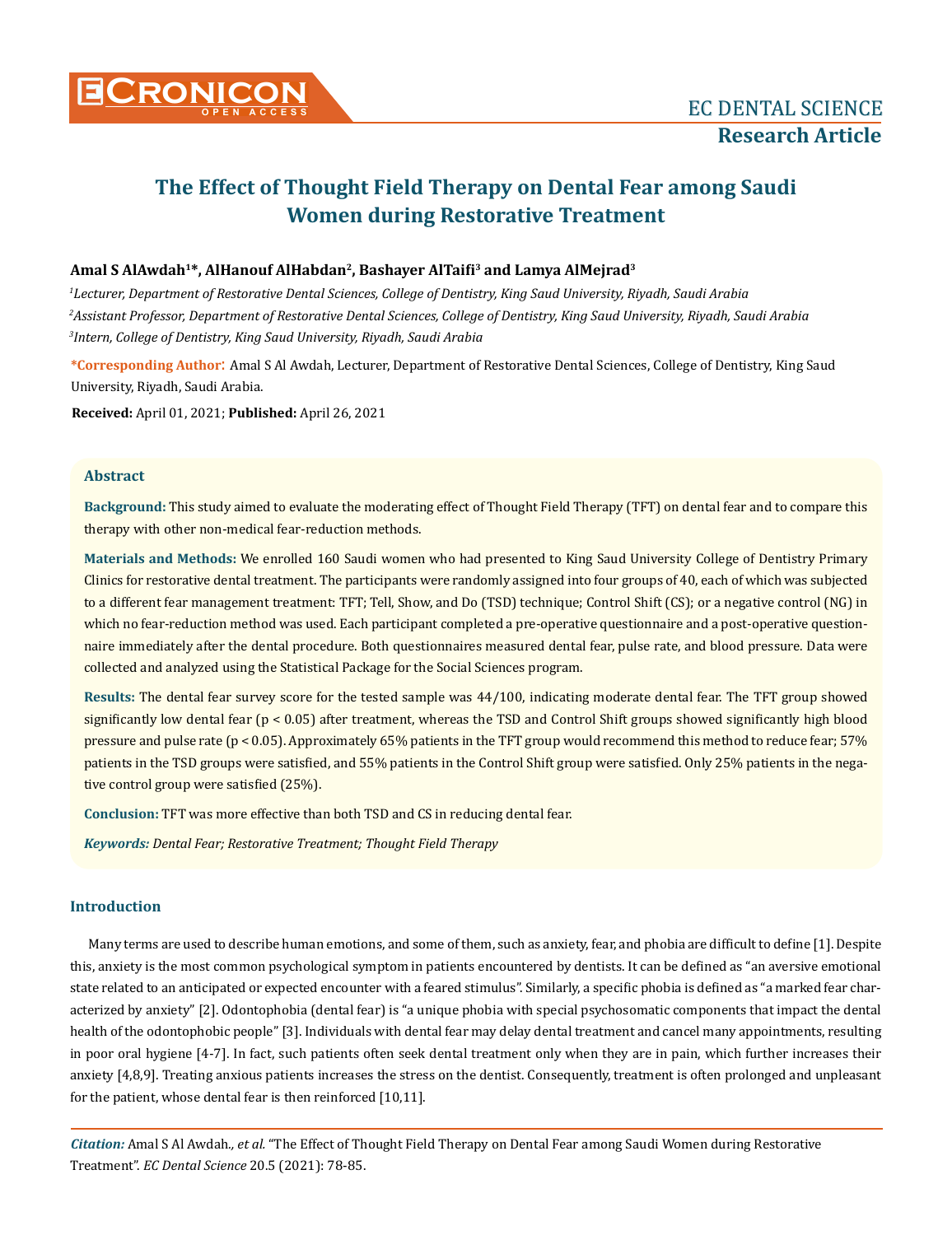The management of dental fear differs depending on patients' experiences, dental problems, and stage of fear [12]. Clinicians may use psychotherapeutic interventions, pharmacological interventions, or a combination of both. Psychotherapeutic interventions can be performed either behaviorally or cognitively. Cognitive behavioral therapy (CBT) is a new technique that involves "learning to change negatively distorted thoughts (cognitions) and actions (behaviors)" [12]. CBT generally involves psychoeducation, graded exposure, cognitive restructuring, behavioral experiments, and relaxation, as well as self-assertiveness training [12]. In contrast, pharmacological management comprises either sedation or general anesthesia [12]. If patients' anxiety is treated, they may be more comfortable in seeking dental treatment, and this will improve their short- and long-term dental care [13].

Thought Field Therapy (TFT) is a type of physiological and emotional therapy developed by Dr. Roger Callahan in 2001 and has been used by some psychiatrists in Scandinavia [14,15]. In this therapy, Callahan combined the diagnostic approaches of applied kinesiology with information about meridians [14]. TFT relies on simple tapping and uses the body's own meridian energy system [14,16]. In his book, Callahan explained the theory behind TFT as follows: "A key to the treatment is influencing the body's bioenergy field by tapping with your fingers on specific points of the body located along energy meridians" [15]. The theory behind TFT is a mixture of concepts "derived from a variety of sources. Foremost among these is the ancient Chinese philosophy of chi, which is thought to be the 'life force' that flows throughout the body". Callahan also bases his theory upon applied kinesiology and physics [17]. TFT can be used to treat various health problems [18]. In 2007, Norton and Price compared TFT with CBT [19]. They noted that TFT was better than CBT in terms of both clinical response and complete cure of symptoms in anxiety disorders. In addition, TFT required fewer sessions and reduced beta frequencies, indicating symptom relief [19].

Dental fear is common in people of Saudi Arabia [20,21]. Moreover, in 2000, Akeel and Abduljabbar found that women in Saudi Arabia had more fear of instruments and equipment than men [20]. Thus, there is a need for an effective and easy method for reducing this anxiety.

#### **Aim of the Study**

The present study aimed to evaluate the moderating effect of TFT on dental fear and compare this therapy with other non-medical fear-reduction methods.

## **Materials and Methods**

One hundred sixty Saudi women participated in this study. To qualify for inclusion, the participants had to be women, Saudi Arabian, aged 18 - 60 years old, and in need of restorative dental treatment requiring local anesthesia and lasting 30 - 45 min. Patients were excluded if they presented to the dental clinic with pain, the procedure took < 30 min or > 45 min and they underwent pulp extirpation to treat pulpal exposure.

Ethical approval was provided by the College of Dentistry Research Center (registration number: IR0165). Written informed consent was obtained from all participants after explaining the experiment to them. Subsequently, their blood pressure and pulse rate were read for the first time using a Beurer wrist blood pressure monitor (BC 58; Omron Corporation, Kyoto, Japan). The participants were then asked to complete a pre-operative fear scale questionnaire.

The most common methods for measuring dental fear in adults and adolescents are the Dental Anxiety Scale and the Dental Fear Survey (DFS), as described by Kleinknecht., *et al.* in 1973 [22]. The DFS comprises 20 questions to be answered on a scale of 1 to 5 ("5" represents maximum fear, whereas "1" represents the least fear). Thus, DFS score is a number from 20 - 100 [23].

*Citation:* Amal S Al Awdah*., et al.* "The Effect of Thought Field Therapy on Dental Fear among Saudi Women during Restorative Treatment". *EC Dental Science* 20.5 (2021): 78-85.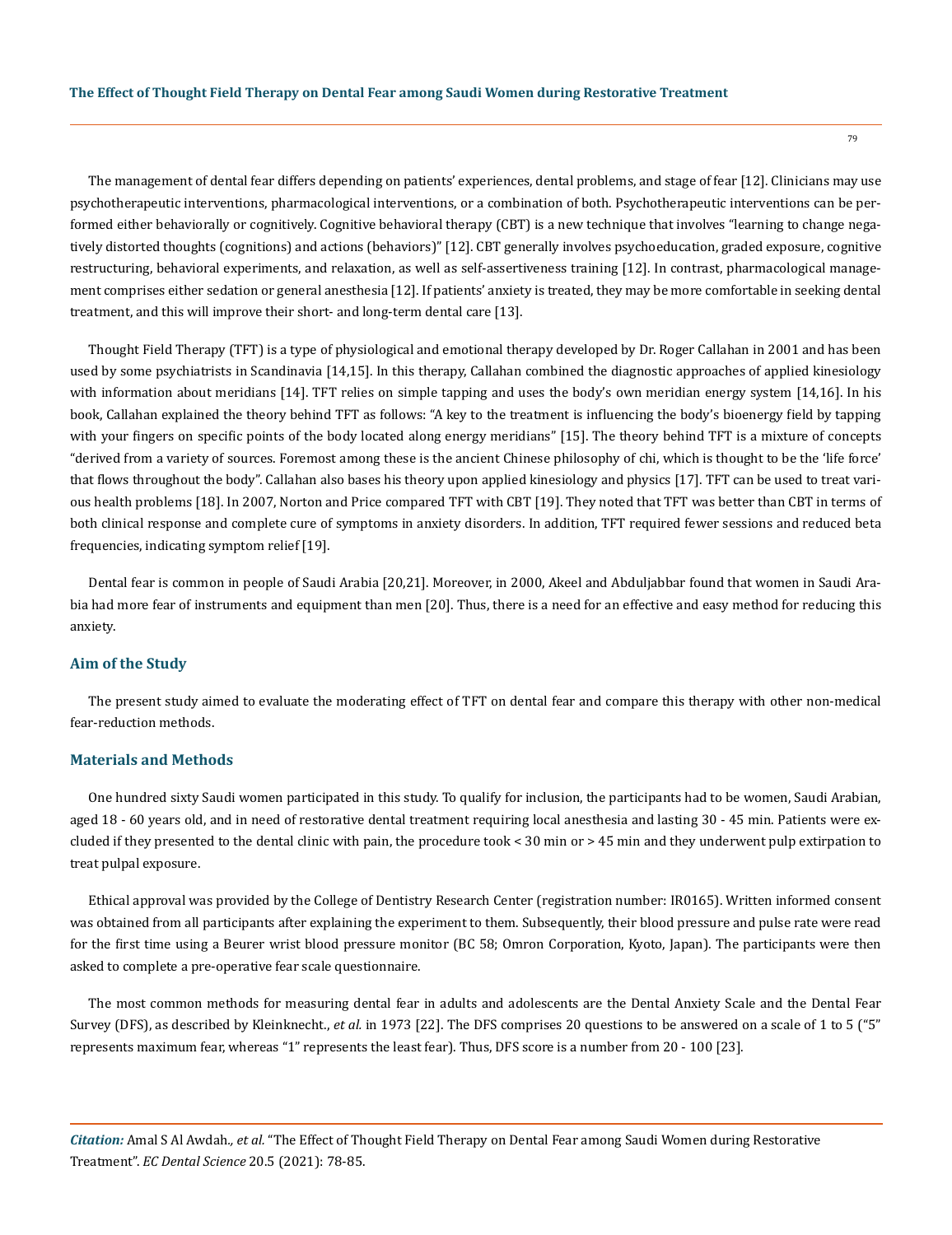The pre-operative questionnaire collected patients' demographic data, relevant medical history, dental history, and past unpleasant dental experiences. It also contained the DFS translated into Arabic [12], i.e. the survey was translated by a bilingual native speaker of English and Arabic and then back-translated, pretested, and revised. After the procedure, the participants completed a post-operative questionnaire comprising the DFS plus questions regarding their satisfaction with the fear-reduction method used. After completing the post-operative questionnaire, the participants' blood pressure and pulse rate were re-assessed.

The participants were randomly assigned into four groups of 40, each of which was subjected to a different fear management treatment: TFT; Tell, Show, and Do (TSD); Control Shift (CS); and a negative control (NC) group in which no fear-reduction method was used. In TFT, the patients, under guidance from a researcher, tapped specific points on their body (the so-called "dental phobia sequence"; see table 1) before undergoing the dental procedure. In TSD, the restorative procedure was explained and shown on a video clip prior to treatment. In the CS method, control of the dental visit was shifted to the patients, i.e. the patients controlled the course of the dental visit and could stop the treatment by raising their hand whenever they felt discomfort or pain. In the NC group, no fear-reduction method was used. The study was a double-blind experiment; neither the participants nor the researchers knew to which group each participant belonged [12,13,24]. The participants were asked to draw a folded paper from a jar containing four papers that represented the experimental groups, and they were assigned to the corresponding groups.

| A. Sequence                                                                | <b>B. 9-Gamut Procedure</b>                                                                                                    | C. Repeat the sequence                                              |  |  |
|----------------------------------------------------------------------------|--------------------------------------------------------------------------------------------------------------------------------|---------------------------------------------------------------------|--|--|
| Tapping sequence (fear)                                                    | The gamut point is located between the bones of<br>the ring finger and the little finger: about an inch<br>below the knuckles. | Tapping sequence (fear)                                             |  |  |
| 1. Tap the bone under the eye.                                             | 1. Close your eyes.                                                                                                            | 1. Tap the bone under the eye.                                      |  |  |
| 2. Tap the notch between the<br>collarbones.                               | 2. Open your eyes.                                                                                                             | 2. Tap the notch between the collar-<br>bones.                      |  |  |
| 3. Tap the armpit point approxi-<br>mately 4 inches below the arm-<br>pit. | 3. Look down to the right.                                                                                                     | 3. Tap the armpit point approximately 4<br>inches below the armpit. |  |  |
| 4. Tap the notch between the                                               | 4. Look down to the left.                                                                                                      | 4. Tap the notch between the collar-                                |  |  |
| collarbones.                                                               | 5. Move your eyes clockwise in a full circle.                                                                                  | bones.                                                              |  |  |
|                                                                            | 6. Move your eyes anticlockwise in a full circle.                                                                              |                                                                     |  |  |
|                                                                            | 7. Hum $(6 - 10$ notes of music)                                                                                               |                                                                     |  |  |
|                                                                            | 8. Count 1-2-3-4-5 (out loud)                                                                                                  |                                                                     |  |  |
|                                                                            | 9. Hum $(6 - 10$ notes of music)                                                                                               |                                                                     |  |  |

*Table 1: Thought field therapy (TFT): Tapping sequence of fear (from A to C) [15].*

All researchers had received special training in TFT and had earned a continued medical training certificate by passing 20 TFT algorithms, all of which are approved by Callahan Techniques, Ltd. Each group was treated by a single researcher who conducted the entire procedure on all 40 participants within the group. Inter-examiner reliability was analyzed during a pilot study prior to the present research. The patients' post-treatment blood pressure, pulse rate, and DFS score were re-assessed during the same visit.

Data were collected and analyzed using the Statistical Package for the Social Sciences program (SPSS Ver. 22.0; Chicago, IL, USA). Frequency distribution was used in the descriptive analysis of the data. The chi-square test was used to determine the statistical relationship between the variables, and a significance level of 0.05 was considered to indicate statistically significant difference.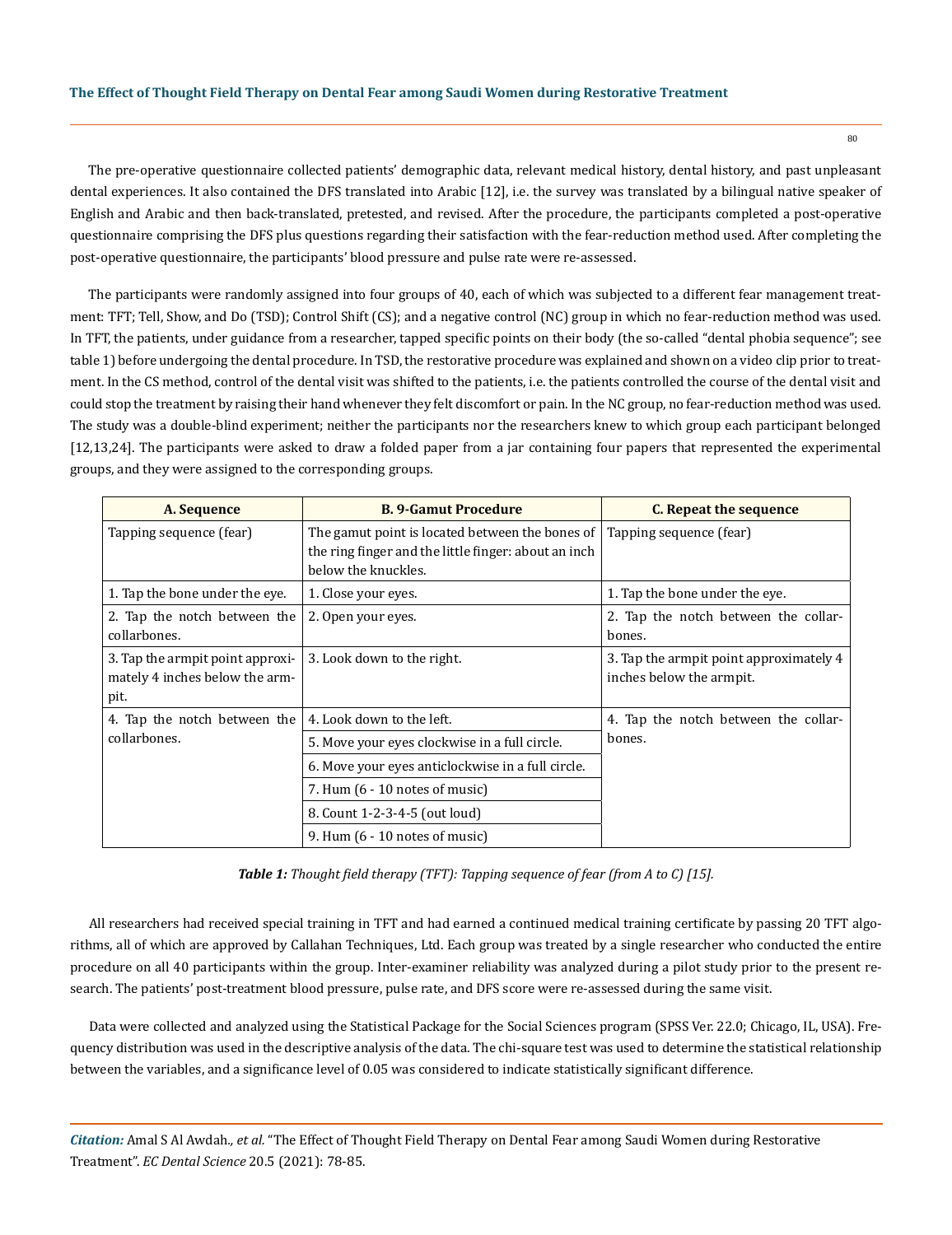# **Results**

The mean age of the participants was 30 years. Most participants  $(80\%; n = 128)$  were healthy, whereas approximately 1.3%  $(n = 2)$ reported that they were on antidepressants. Almost all participants received restorative treatment, which was the most common dental procedure, followed by endodontic treatment and simple extractions. More than half of the participants (57.5%; n = 92) were satisfied with their previous dental treatment, whereas 10.6% participants (n = 17) had encountered unpleasant dental experiences. Meanwhile, 31.8% patients (n = 51) gave a neutral response when asked about their past dental experience.

Table 2 shows a comparison of the fear scale scores before and after restorative treatment in the four groups. Among all participants (n = 160), the average pre-operative DFS score was approximately 44/100. Post-operative DFS scores of all participants were lower than their pre-operative scores, regardless of the method used for fear reduction. This indicated that the patients had less dental fear after the procedure. With regard to the difference between the pre-operative and post-operative DFS scores in each study group, the largest difference (-9.5) occurred in the TFT group (P < 0.0001), followed by the NC group (-5.9), the CS group (-4.4) and the TSD group (-3.8; Table 2).

| <b>Fear-reduction method</b> | <b>Pre-treatment</b><br>fear scale<br>reading | <b>Post-treatment</b><br>fear scale<br>reading | <b>Difference</b> | <b>P-Value</b> | 95% confidence<br><b>limits</b><br>(for difference<br>between means) |
|------------------------------|-----------------------------------------------|------------------------------------------------|-------------------|----------------|----------------------------------------------------------------------|
| Thought field therapy (TFT)  | 45.1 (19.9)                                   | 35.6(16.1)                                     | $-9.5$            | $< 0.0001*$    | (6.3, 12.6)                                                          |
| Tell-show and do (TSD)       | 44.8 (19.4)                                   | 40.9(17.0)                                     | $-3.8$            | $0.021*$       | (0.60, 7.05)                                                         |
| Control shift (CS)           | 40.4(21.5)                                    | 36.0(19.7)                                     | $-4.4$            | 0.162          | $(-1.8, 10.7)$                                                       |
| Negative control (NC)        | 44.2 (17.9)                                   | 38.3 (18.4)                                    | $-5.9$            | $0.022*$       | (0.9, 11.0)                                                          |

*Table 2. Dental fear scale readings before and after treatment (scale = 20 - 100). \*: Significant result at P-values < 0.05.*

In all participating patients, the post-operative blood pressure and pulse rate were higher than their pre-operative values, regardless of the method used for fear reduction. The difference in the pulse rate was the smallest in the TFT group and the NC group. Conversely, in both the TSD and CS groups, the patients' post-operative pulse rate was significantly increased (P < 0.0001; Table 3).

| <b>Fear-reduction</b><br>methods | <b>Outcome</b><br>variables | <b>Pre-treatment</b> | <b>Post-treatment</b> | <b>Difference</b> | P-Value     | 95% confidence limits<br>(for difference between<br>means) |
|----------------------------------|-----------------------------|----------------------|-----------------------|-------------------|-------------|------------------------------------------------------------|
|                                  | Systolic BP                 | 129.8 (20.6)         | 132.0 (17.7)          | $-2.2$            | 0.383       | $(-7.2, 2.8)$                                              |
| <b>TFT</b>                       | Diastolic<br><b>BP</b>      | 78.1 (10.3)          | 78.6 (11.9)           | $-0.5$            | 0.768       | $(-3.9, 2.9)$                                              |
|                                  | Pulse rate                  | 80.2 (12.1)          | 80.8 (10.3)           | $-0.6$            | 0.673       | $(-3.6, 2.3)$                                              |
|                                  | Systolic BP                 | 132.9 (16.3)         | 144.9 (17.4)          | $-12.0$           | $< 0.0001*$ | $(-17.8, -6.2)$                                            |
| TSD                              | Diastolic<br><b>BP</b>      | 78.8 (11.1)          | 90.9 (16.4)           | $-12.1$           | $< 0.0001*$ | $(-16.9, -7.3)$                                            |
|                                  | Pulse rate                  | 79.4 (13.0)          | 86.7 (13.4)           | $-7.3$            | $< 0.0001*$ | $(-10.7, -3.9)$                                            |
|                                  | Systolic BP                 | 133.0 (25.5)         | 146.3 (24.1)          | $-13.3$           | $< 0.0001*$ | $(-18.6, -7.9)$                                            |
| CS                               | Diastolic<br><b>BP</b>      | 77.6 (13.9)          | 88.4 (14.9)           | $-10.8$           | $< 0.0001*$ | $(-14.5, -7.1)$                                            |
|                                  | Pulse rate                  | 80.7 (11.1)          | 87.7 (13.5)           | $-7.0$            | $0.001*$    | $(-1.8, 10.7)$                                             |
|                                  | Systolic BP                 | 127.4 (16.1)         | 132.7 (17.5)          | $-5.3$            | 0.055       | $(-10.6, 0.05)$                                            |
| <b>NC</b>                        | Diastolic<br><b>BP</b>      | 77.5 (10.5)          | 80.3 (11.4)           | $-2.8$            | 0.119       | $(-6.1, 0.73)$                                             |
|                                  | Pulse rate                  | 79.1 (9.8)           | 80.8 (11.8)           | $-1.7$            | 0.269       | $(-4.8, 1.4)$                                              |

*Table 3: Blood pressure (BP) and pulse rate before and after treatment. \*: Significant result at P-values < 0.05.*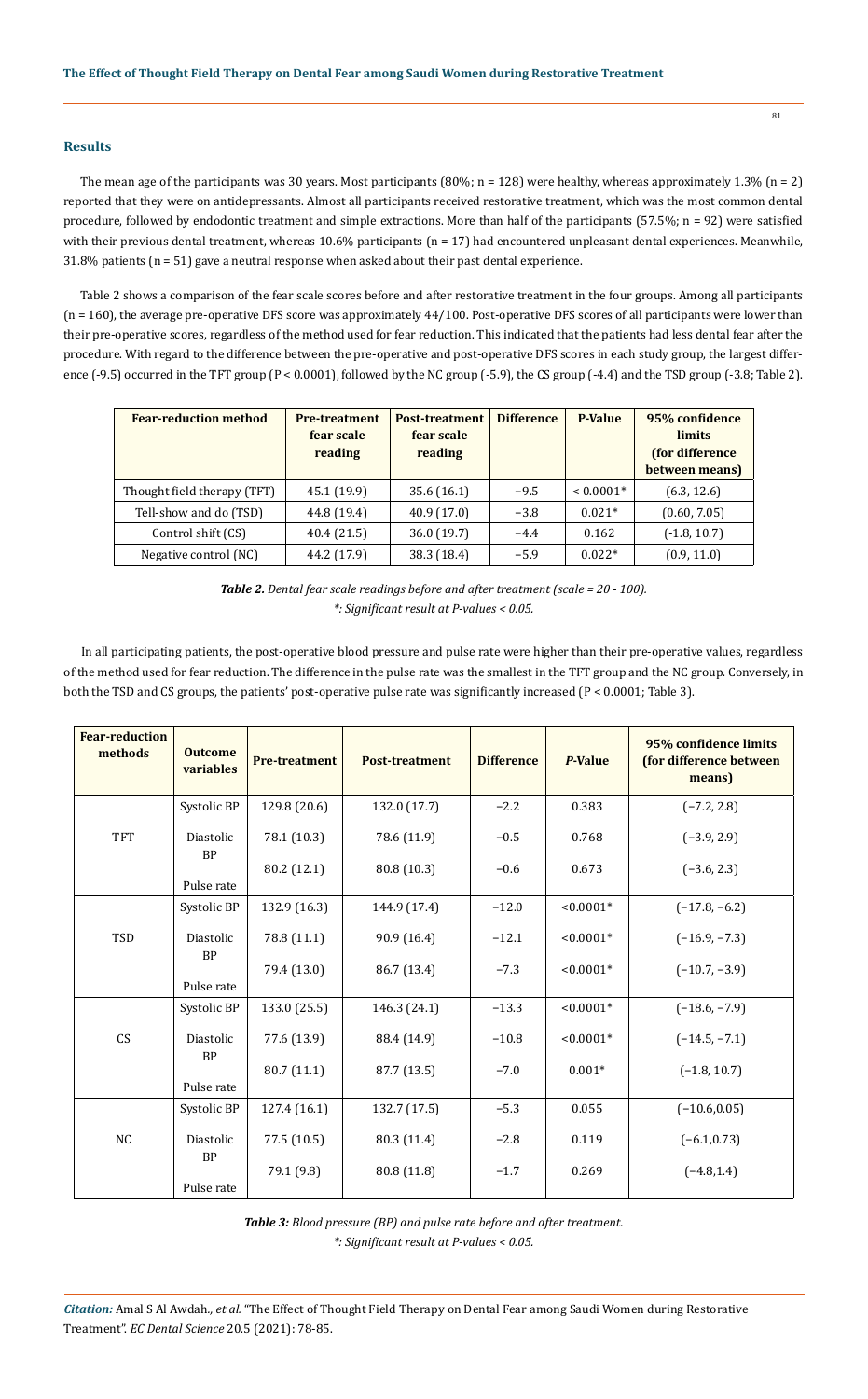|                                                                   |                                       | Fear-reduction method: No. (%)   |                           |                                   |                 | <b>P-value</b>     |
|-------------------------------------------------------------------|---------------------------------------|----------------------------------|---------------------------|-----------------------------------|-----------------|--------------------|
| <b>Questions</b>                                                  | <b>Thought field</b><br>therapy (TFT) | <b>Tell-show and</b><br>do (TSD) | <b>Control shift (CS)</b> | <b>Negative con-</b><br>trol (NC) | $\chi^2$ -value |                    |
| Did the technique<br>help you overcome<br>your dental fear?       |                                       |                                  |                           |                                   |                 |                    |
| Yes                                                               | $25(65)^*$                            | $23(57.5)^*$                     | $22(55)^*$                | 10(25)                            | 74.6            | $\,<$<br>$0.0001*$ |
| N <sub>o</sub>                                                    | 0(0)                                  | 3(7.5)                           | 4(10)                     | 28 (70)                           |                 |                    |
| Neutral                                                           | 14 (35)                               | 14 (35)                          | 14 (35)                   | 2(5)                              |                 |                    |
| Would you recom-<br>mend this technique<br>in dental clinics?     |                                       |                                  |                           |                                   |                 |                    |
| Yes                                                               | $34(85)$ *                            | $34(85)$ *                       | $28(70)$ <sup>*</sup>     | 11(27.5)                          | 69.3            |                    |
| No                                                                | 0(0)                                  | 1(2.5)                           | 7(17.5)                   | 27 (67.5)                         |                 | $\,<$<br>$0.0001*$ |
| Neutral                                                           | 6(15)                                 | 5(112.5)                         | 5(12.5)                   | 2(5)                              |                 |                    |
| Do you wish to try<br>this technique again<br>in your next dental |                                       |                                  |                           |                                   |                 |                    |
| appointment?                                                      | 38 (95)*                              | $34(85)$ *                       | 29 (72.5)*                | 12 (30)                           | 74.9            |                    |
| Yes                                                               | 0(0)                                  | 3(7.5)                           | 4(10)                     | 27 (67.5)                         |                 | $\,<$              |
| No                                                                | 2(5)                                  | 3(7.5)                           | 7(17.5)                   | 1(2.5)                            |                 | $0.0001*$          |
| Neutral                                                           |                                       |                                  |                           |                                   |                 |                    |

In the TFT group, 65% participants were satisfied with the pain reduction technique and found it helpful in reducing dental fear. Meanwhile, 57.5% participants of the TSD group, 55% of the CS group and only 25% of the NC group were satisfied (Table 4).

> *Table 4. Feedback from patients treated using the different fear-reduction methods. \*: Significant result at P-values < 0.05.*

# **Discussion**

The average pre-operative DFS score in the present study was 44/100, which constituted the average fear scale among the Saudi women who had received restorative treatment at King Saud University College of Dentistry Primary Clinics. Many scales can be used to quantify fear and anxiety [1,11,12,23]. However, according to Armfield (2010), the DFS is the best method of measuring dental anxiety in research [1]. It is informative and gives a numbered score from 20 to 100, where a score of 35 - 45 is considered average and > 60 represents extreme dental fear [1].

*Citation:* Amal S Al Awdah*., et al.* "The Effect of Thought Field Therapy on Dental Fear among Saudi Women during Restorative Treatment". *EC Dental Science* 20.5 (2021): 78-85.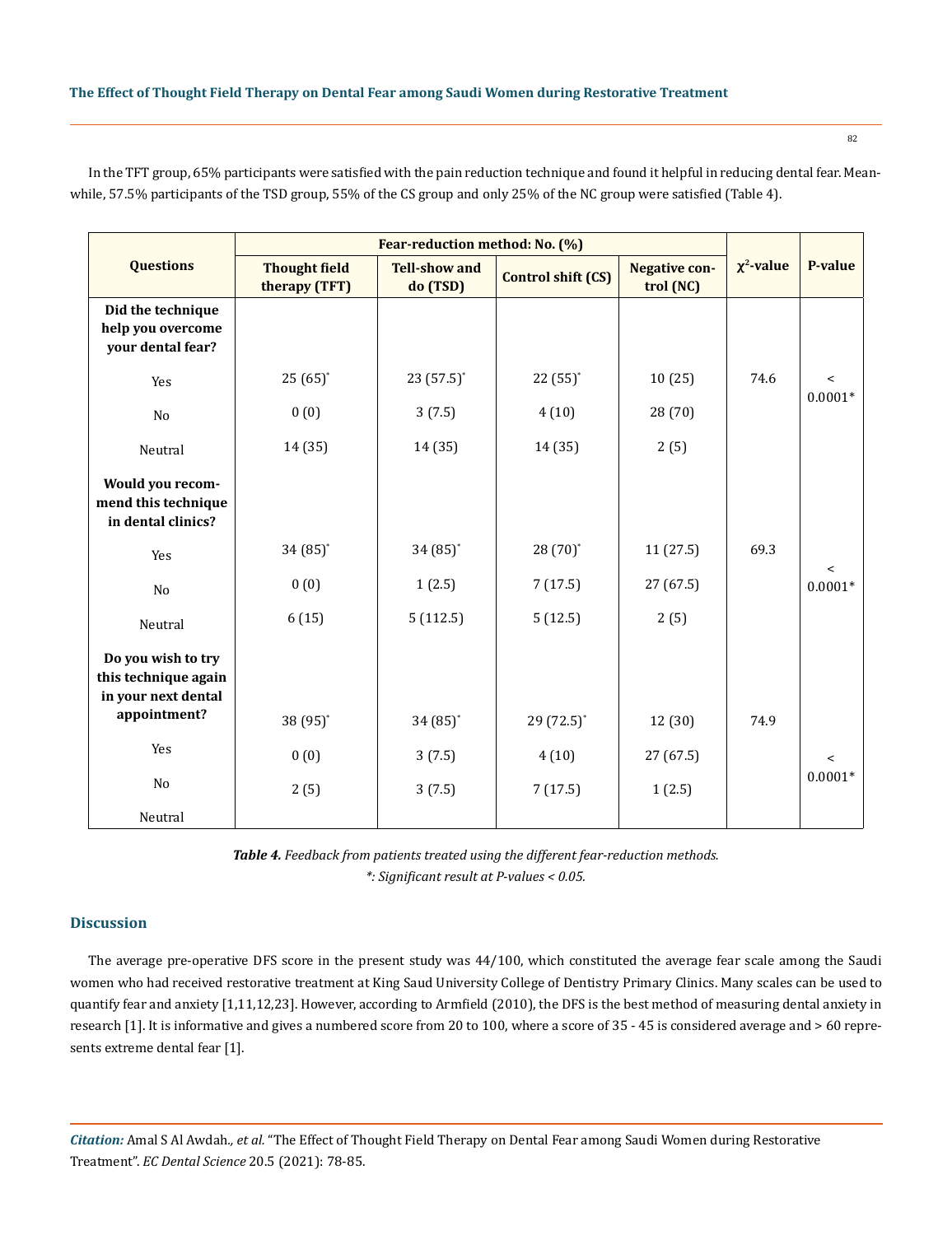In the present study, the DFS score of all participants was reduced post-operatively, regardless of the fear-reduction method used, probably because the dentist had established a relationship with the patient while explaining the nature, objectives, and requirements of the research. In addition, to ensure that the patients were completely informed, we encouraged them to ask questions about the research or questionnaires. It is well known that a good dentist-patient rapport of this type is essential for managing anxiety [12].

The differences in DFS scores before and after restorative treatment showed that TFT was significantly effective in reducing anxiety (P < 0.05). Previous psychological studies have confirmed that TFT is effective in the management of fear and anxiety [14,17,18,25,26]. In addition, the method is safe, inexpensive, and non-invasive [16] as it employs a simple tapping sequence to rearrange the flow of energy along the body's energy meridians [15,16]. In 2001, Callahan showed that TFT greatly improved emotional symptoms in patients, as indicated by heart rate variability [17]. In a clinical study, TFT raised and lowered the heart rate in response to psychological feelings [25]. In 2012, Irgens., *et al.* conducted a study to evaluate the effect of TFT on the symptoms of various anxiety disorders. After the treatment, there was a significant decrease in all symptoms. Furthermore, the 3- and 12-month re-evaluations showed that this effect had been maintained for long term [18]. In the present study, patients were asked during TFT to take a deep breath and close their eyes. These steps, which are a part of TFT, serve to relax the patient, and relaxation is a well-established psychotherapeutic technique for managing dental anxiety [12].

The second most effective method in the present study was the NC method. As reported in many studies a placebo effect may happen during these types of studies [12,27]. The third most effective method was CS, whereby control was shifted to the patient from the dentist. One of the most common causes of dental anxiety is the feeling of powerlessness and loss of control that a patient experiences as they lie back on the dental chair [23,28,29]. Therefore, it is assumed that dental anxiety can be reduced by redirecting control from the dentist to the patient. The least effective method used in this study was TSD, with a mean DFS score difference of -3.8 between the pre- and postoperative values. Most of the patients in this group reported that they would have preferred not to see the steps of the procedure, even though the demonstrative video did not include any images of dental syringes or blood. This corroborates a study by Jimeno., *et al.* who reported that the TSD method increased patient anxiety in anticipation of dental treatment [30].

In the present study, blood pressure and pulse rate were used along with the DFS as objective methods for assessing dental anxiety. It has been documented that anxiety affects the nervous system by increasing activity in the sympathetic branch, leading to higher pulse rate and blood pressure [3]. These parameters are considered reliable indicators of dental anxiety and dental fear [1,4,12,13]. In the present study, post-operative readings of both pulse rate and blood pressure were increased in all groups. Assuming then that an increase in pulse rate can be used as a quantitative indicator of anxiety, the pulse rate readings showed the same sequence of effectivity of the fearreduction methods as the DFS: TFT, NC, CS, and TSD.

In the TSD and CS groups, post-operative readings of both heart rate and pulse rate were significantly increased, perhaps because the patients in these groups experienced aggravated fear when the responsibility was transferred to them [30].

The patients' subjective opinion regarding the effectiveness of the fear-reduction methods was evaluated in the post-operative questionnaire using the following question: "Did the technique help you overcome your dental fear?" The most satisfied group was the TFT group, followed by the TSD and CS groups. The least satisfied group was the NC group. These results showed that our participants were highly accepting of new methods for reducing dental fear.

Further research on TFT as a fear-reduction method in dentistry should be conducted among both men and women. In addition, other fear-reduction techniques should be evaluated in a dental context to enhance our understanding of which methods are most effective.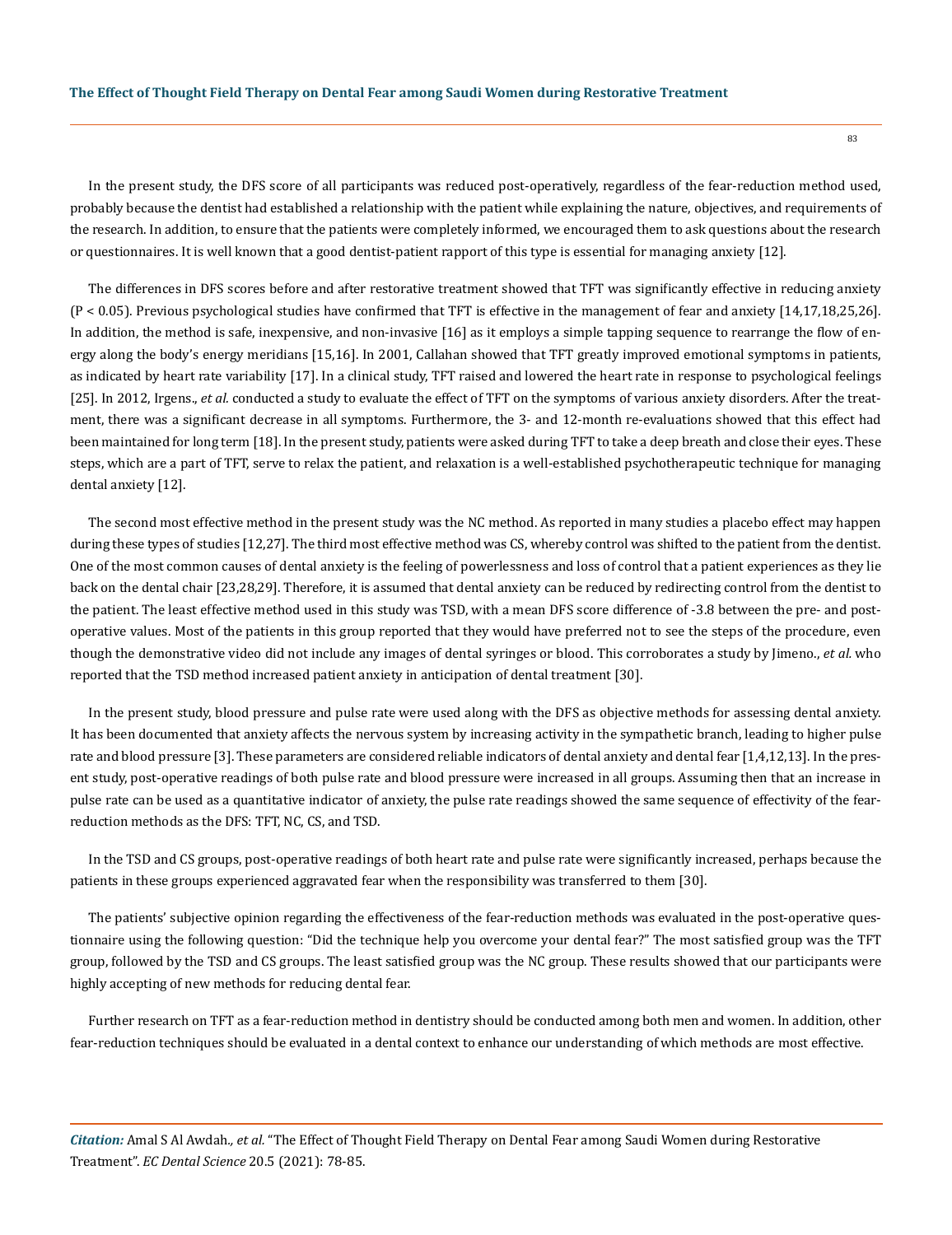## **Conclusion**

The management of dental fear is an integral part of dental practice. Thus, it is recommended that dentists acquire proper education on fear-reduction methods. In this regard, TFT is a promising method to help patients overcome dental fear and anxiety. Importantly, managing dental fear leads to better oral health and overall well-being.

# **Bibliography**

- 1. [Armfield JM. "How do we measure dental fear and what are we measuring anyway?"](https://pubmed.ncbi.nlm.nih.gov/20589243/) *Oral Health and Preventive Dentistry* 8 (2010): [107-115.](https://pubmed.ncbi.nlm.nih.gov/20589243/)
- 2. [Menzies RG and Clarke JC. "The etiology of fear of heights and its relationship to severity and individual response patterns".](https://pubmed.ncbi.nlm.nih.gov/7677717/) *Behaviour [Research and Therapy](https://pubmed.ncbi.nlm.nih.gov/7677717/)* 31 (1993): 355-365.
- 3. [Moore R and Birn H. "\[Phenomenon of dental fear\]".](https://pubmed.ncbi.nlm.nih.gov/2377962/) *Tandlaegebladet* 94 (1990): 34-41.
- 4. Armfield JM., *et al*[. "The vicious cycle of dental fear: exploring the interplay between oral health, service utilization and dental fear".](https://bmcoralhealth.biomedcentral.com/articles/10.1186/1472-6831-7-1)  *[BMC Oral Health](https://bmcoralhealth.biomedcentral.com/articles/10.1186/1472-6831-7-1)* 7 (2007): 1.
- 5. Armfield JM., *et al*[. "Dental fear in Australia: who's afraid of the dentist?"](https://pubmed.ncbi.nlm.nih.gov/16669482/) *Australian Dental Journal* 51 (2006): 78-85.
- 6. [Gross PR. "Is pain sensitivity associated with dental avoidance?"](https://www.sciencedirect.com/science/article/abs/pii/0005796792900904) *Behaviour Research and Therapy* 30 (1992): 7-13.
- 7. Chellappah NK., *et al*[. "Prevalence of dental anxiety and fear in children in Singapore".](https://pubmed.ncbi.nlm.nih.gov/2249413/) *Community Dentistry and Oral Epidemiology* 18 [\(1990\): 269-271.](https://pubmed.ncbi.nlm.nih.gov/2249413/)
- 8. Weisenberg M., *et al*[. "Relevant and irrelevant anxiety in the reaction to pain".](https://journals.lww.com/pain/Abstract/1984/12000/Relevant_and_irrelevant_anxiety_in_the_reaction_to.6.aspx) *Pain* 20 (1984): 371-383.
- 9. [Al Absi and Rokke PD. "Can anxiety help us tolerate pain?"](https://www.sciencedirect.com/science/article/abs/pii/030439599190032S) *Pain* 46 (1991): 43-51.
- 10. [Moore R and Brodsgaard I. "Dentists' perceived stress and its relation to perceptions about anxious patients".](https://pubmed.ncbi.nlm.nih.gov/11153566/) *Community Dentistry [and Oral Epidemiology](https://pubmed.ncbi.nlm.nih.gov/11153566/)* 29 (2001): 73-80.
- 11. Brahm CO., *et al*[. "Dentists' views on fearful patients. Problems and promises".](https://pubmed.ncbi.nlm.nih.gov/22876395/) *Swedish Dental Journal* 36 (2012): 79-89.
- 12. [Appukuttan DP. "Strategies to manage patients with dental anxiety and dental phobia: literature review".](https://pubmed.ncbi.nlm.nih.gov/27022303/) *Clinical, Cosmetic and In[vestigational Dentistry](https://pubmed.ncbi.nlm.nih.gov/27022303/)* 8 (2016): 35-50.
- 13. Wide Boman U., *et al*[. "Psychological treatment of dental anxiety among adults: a systematic review".](https://pubmed.ncbi.nlm.nih.gov/23659254/) *European Journal of Oral Sciences* [121 \(2013\): 225-234.](https://pubmed.ncbi.nlm.nih.gov/23659254/)
- 14. Cooper J. "Thought field therapy". *[Complementary Therapies in Nursing and Midwifery](https://www.goodtherapy.org/learn-about-therapy/types/thought-field-therapy)* 7 (2001): 162-165.
- 15. Sakai CPD., *et al*[. "Thought Field Therapy clinical applications: utilization in an HMO in behavioral medicine and behavioral health](https://pubmed.ncbi.nlm.nih.gov/11526608/)  services". *[Journal of Clinical Psychology](https://pubmed.ncbi.nlm.nih.gov/11526608/)* 57 (2001): 1215-1227.
- 16. [Mollon P. "Thought Field Therapy and its derivatives: Rapid relief of mental health problems through tapping on the bod".](https://psycnet.apa.org/record/2008-05906-004) *Primary [Care and Community Psychiatry](https://psycnet.apa.org/record/2008-05906-004)* 1 (2007): 123-127.
- 17. [Callahan RJ. "The impact of Thought Field Therapy on heart rate variability".](https://psycnet.apa.org/record/2001-18792-001) *Journal of Clinical Psychology* 57 (2001): 1153-1170.

*Citation:* Amal S Al Awdah*., et al.* "The Effect of Thought Field Therapy on Dental Fear among Saudi Women during Restorative Treatment". *EC Dental Science* 20.5 (2021): 78-85.